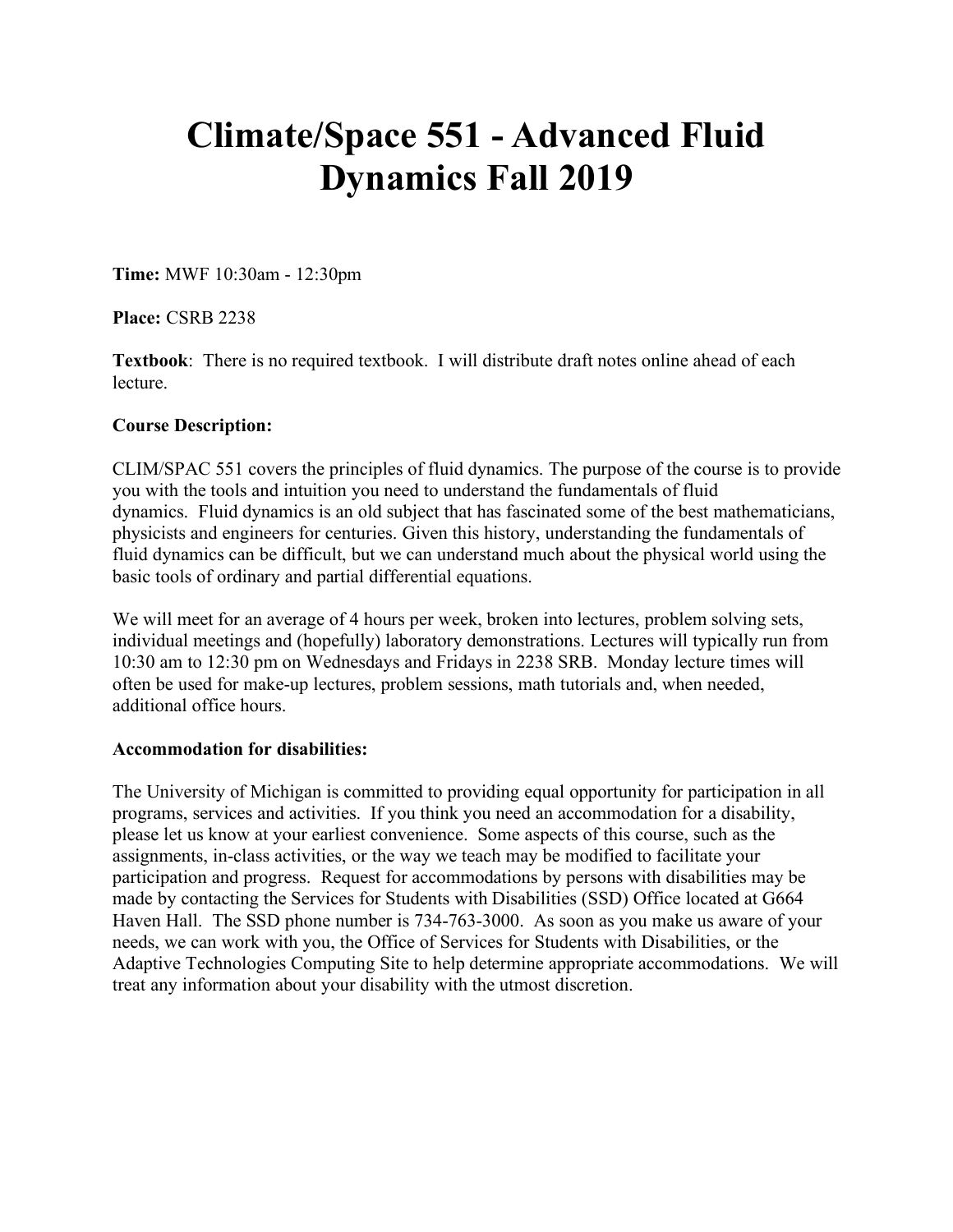#### **Student Mental Health and Well-being:**

University of Michigan is committed to advancing the mental health and wellbeing of its students. If you or someone you know is feeling overwhelmed, depressed, and/or in need of support, services are available. For help, contact **Counseling and Psychological Services (CAPS)** at (734) 764-8312 and https://caps.umich.edu/ during and after hours, on weekends and holidays, or through its counselors physically located in schools on both North and Central Campus. You may also consult **University Health Service (UHS)** at (734) 764- 8320 and https://www.uhs.umich.edu/mentalhealthsvcs, or for alcohol or drug concerns, see www.uhs.umich.edu/aodresources. For a listing of other mental health resources available on and off campus, visit: http://umich.edu/~mhealth/.

## **Attendance, Participation, and Universal Learning:**

Attendance and participation are highly important in this class. Please notify me of absences due to religious observance or University sporting events as soon as you can. I am committed to the principle of universal learning. This means that our classroom, our virtual spaces, our practices, and our interactions will be as inclusive as possible. Mutual respect, civility, and the ability to listen and observe others carefully are crucial to universal learning. Active, thoughtful, and respectful participation in all aspects of the course will make our time together as productive and engaging as possible.

#### **Climate and Space Sciences and Engineering Diversity Statement:**

The teaching and research mission of the Department of Climate and Space Sciences and Engineering is enhanced by learning from and working with a diverse intellectual community within an environment of full inclusion – a supportive and welcoming workplace that values all individuals and their perspectives, contributions and ideas. We welcome members with diverse global experiences across all forms of dimensions and intersections, including race, ethnicity and national origins, gender and gender identity, sexuality, class and religion. We are especially committed to increasing the representation of those populations that are underrepresented in the Earth and Space Sciences. We are committed to attracting, recruiting and retaining a diverse population of faculty, undergraduate and graduate students, and staff. We work to identify and promote practices and structures that support inclusion, safety and diversity's development in our department's work through programs supported by our Diversity Ally, mentoring activities and our student organizations.

#### **Office hours:**

I will try to set aside time when most students are free to stop by my office. These meetings will be opportunities to answer questions, address problems or work personally with each of you material that is challenging. We have 20 people in the class, which is close to double what we have had in the past. This introduces some new challenges in working individually with students. In addition to meeting with each of you individually, you are free to drop by my office anytime you have a question about the course or fluids in general.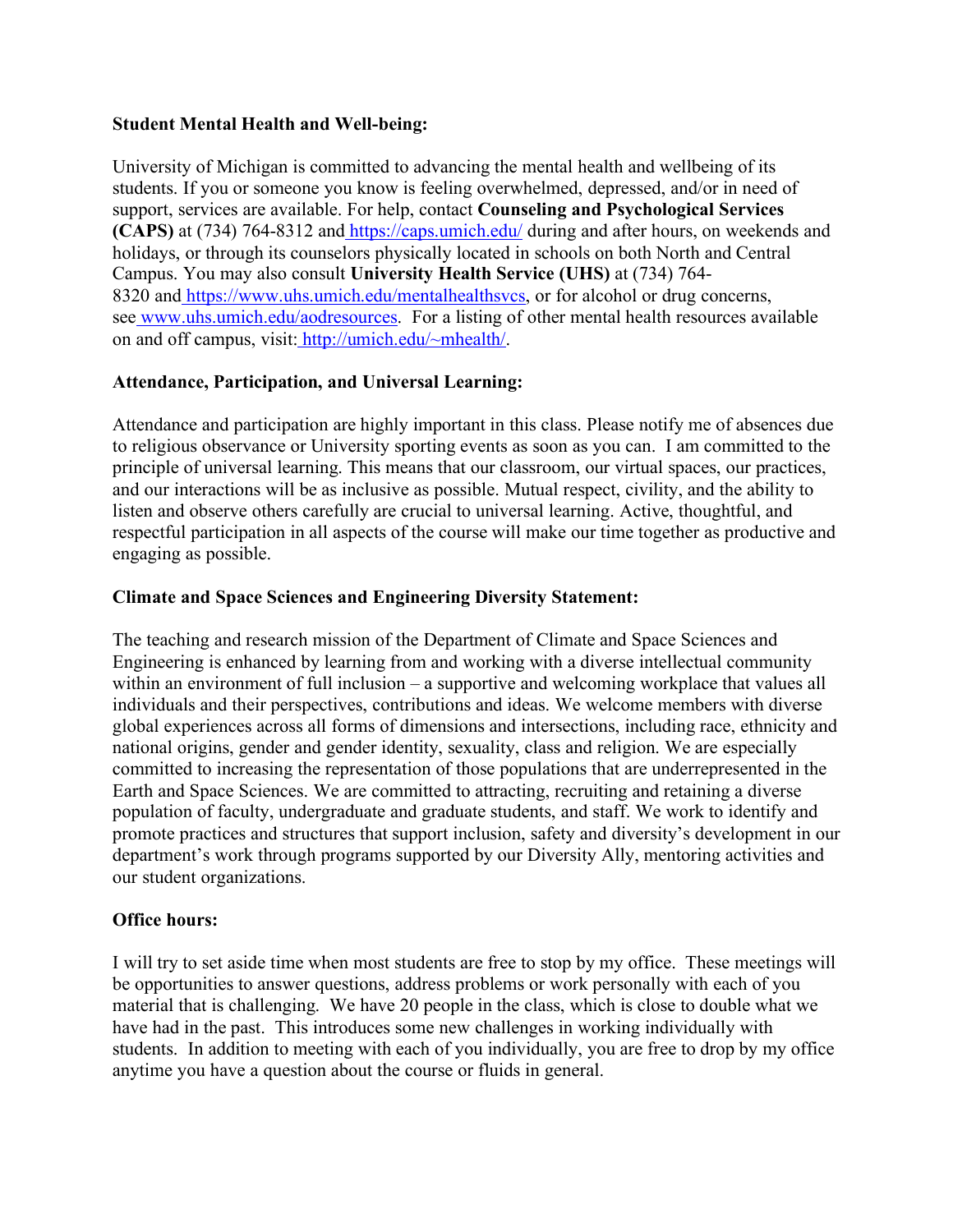# **Course grades:**

Course grades will consist of homework (some will be done in and some will be done out of class) and 3 exams with the following distribution:

Homework: 70% Exam  $1:10\%$ Exam 2: 10% Exam  $3 \cdot 10\%$ 

## **Tentative learning objectives:**

- Be able to apply dimensional analysis to problems to make order of magnitude estimates, simplify differential equations and determine units of quantities, including integrals of distributions functions.
- Be able to use dimensional analysis to determine geometrically and dynamically similar flow regimes and the non-dimensional numbers that govern these types of regimes. Examples considered in class will include the Reynolds and Rossby numbers, but students should be able to apply dimensional analysis to new problems and situations.
- Be able to write down and provide a physical explanation for each of the terms in the equations describing conservation of mass and linear-momentum for a fluid.
- Be able to explain the difference between Eulerian and Lagrangian reference frames and be able to write down the material derivative of scalar and vector quantities.
- Be able to linearize differential equations and use the linearized equations to obtain dispersion relations and/or growth rates of instabilities. Examples considered in class may vary, but could include sound waves, gravity waves, Rossby waves along with Rayleigh-Taylor instability, Kelvin-Helmholtz instability. Students should be able to apply the linearization procedure to new problems beyond those covered in class.
- Be able to explain, using words and equations, the difference between stable and unstable flow.
- Be able to explain, using words and equations, the difference between the phase and group speed of waves.
- Be able to write down equations describing the Coriolis and Centrifugal forces and explain the effect of these forces using mathematical and physical arguments.

# **Collaboration policy:**

The engineering honor code is in effect. I encourage you to work together on problem sets. You are free to ask more senior students for advice or help, but the work you turn in must be your own and you are required to understand everything you turn in.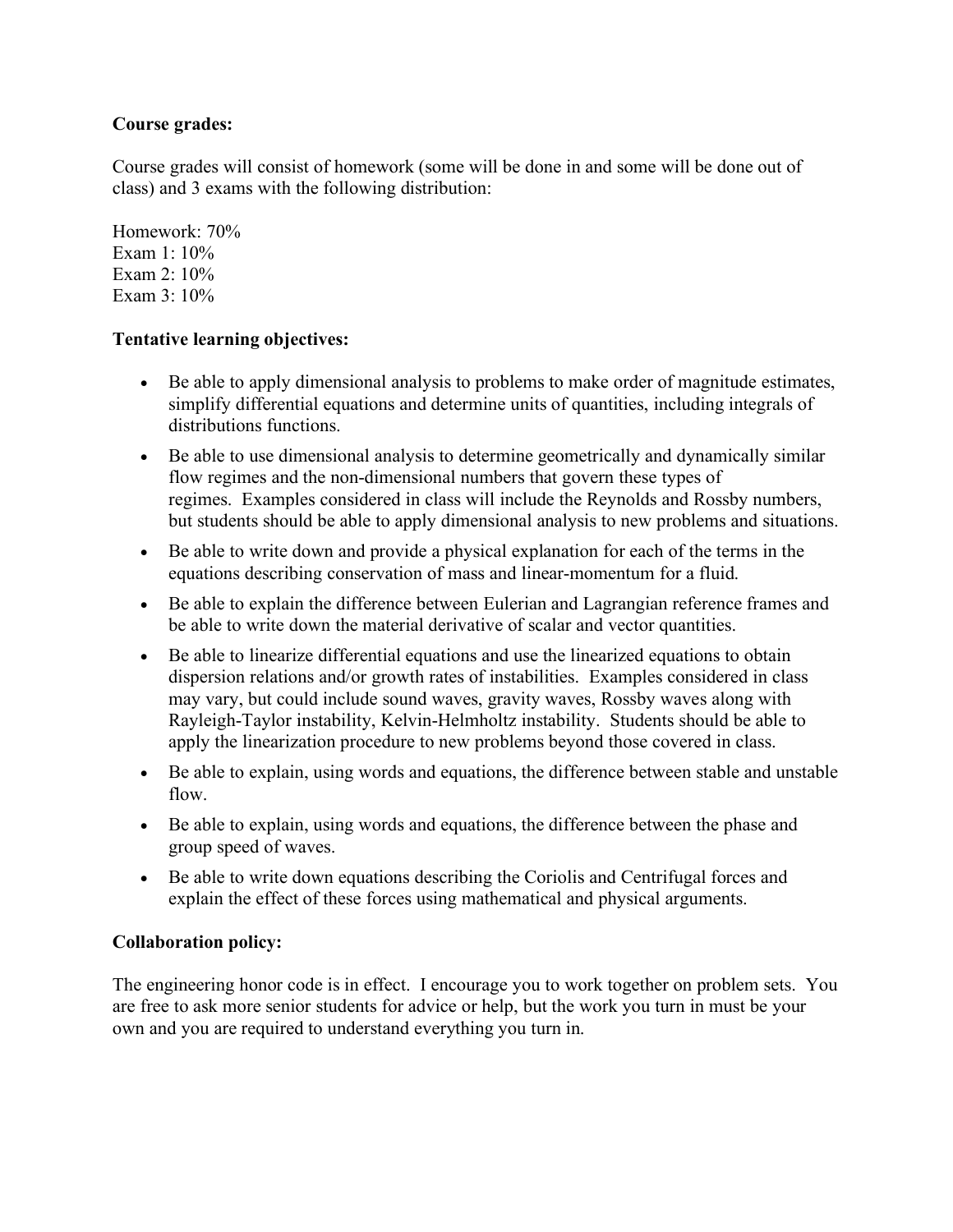#### **Homework:**

Homework should show all steps in calculations. You are allowed to upload solutions to Canvas as a pdf, but please make sure work is legible. If you use Maple/Mathematica/Matlab/Python etc, please indicate this. All code, including Maple/Mathematica should be included as an appendix to the assignment or included online as an accessible Jupyter notebook. All work should be legibly written using ample space and exposition to allow myself and the grader to follow your train of thought. You are encouraged, but not required to use LaTex or other software to help prepare homework. Penalty points will be assessed on these issues:

◦ Illegible work will be penalized based on how much we can decipher

◦ Late homework will be penalized one letter grade per day late until the assignment is returned. After the assignment is returned we will not accept late assignments. If an emergency compels you to turn in an assignment late or miss significant class time please let me know as soon as possible and we can work together to come up with a plan.

◦ Grading of each homework or exam problem will be converted to a numerical 10-point nominal scale.

#### **Draft rubric giving the meanings of the points:**

8-10: Student solved the problem with no conceptual or quantitative errors. Written solutions included exposition explaining physical reasoning and stepping through mathematical and physical steps. Here the student has mastered both the problem and the exposition. This corresponds to the range of A to A+.

7: A complete and correct treatment of the problem, but steps or logic connecting steps is missing in some places. Here the student is beginning to demonstrate that they can solve the problem, but more work is needed to establish a narrative explaining to readers how all of the steps necessary for the solution fit together. A score of 7 will be an A- in the final grading.

5-6: Nearly correct work deficient in various minor details. This can include some algebraic mishaps or conceptual misunderstandings. Here the student has demonstrated that they grasp the fundamental concepts, but still need more work in applying the concepts all the way through. This will correspond to a B+ grade.

3-4: Work that is on the right path, but has one or more major errors or conceptual misunderstandings. This could be work that successfully identifies and applies the correct formulae and *some* of the concepts, but fails to accomplish all of the necessary mathematical or conceptual reasoning. Here the student has demonstrated that they grasp *some* of the fundamental concepts, but there is still some confusion about one or more concepts. This will correspond to a B grade.

2: Work that shows the ability to identify relevant formulae or concepts, but not to apply them to problems or work that fails to adequately set up and define the problem. Here the student has not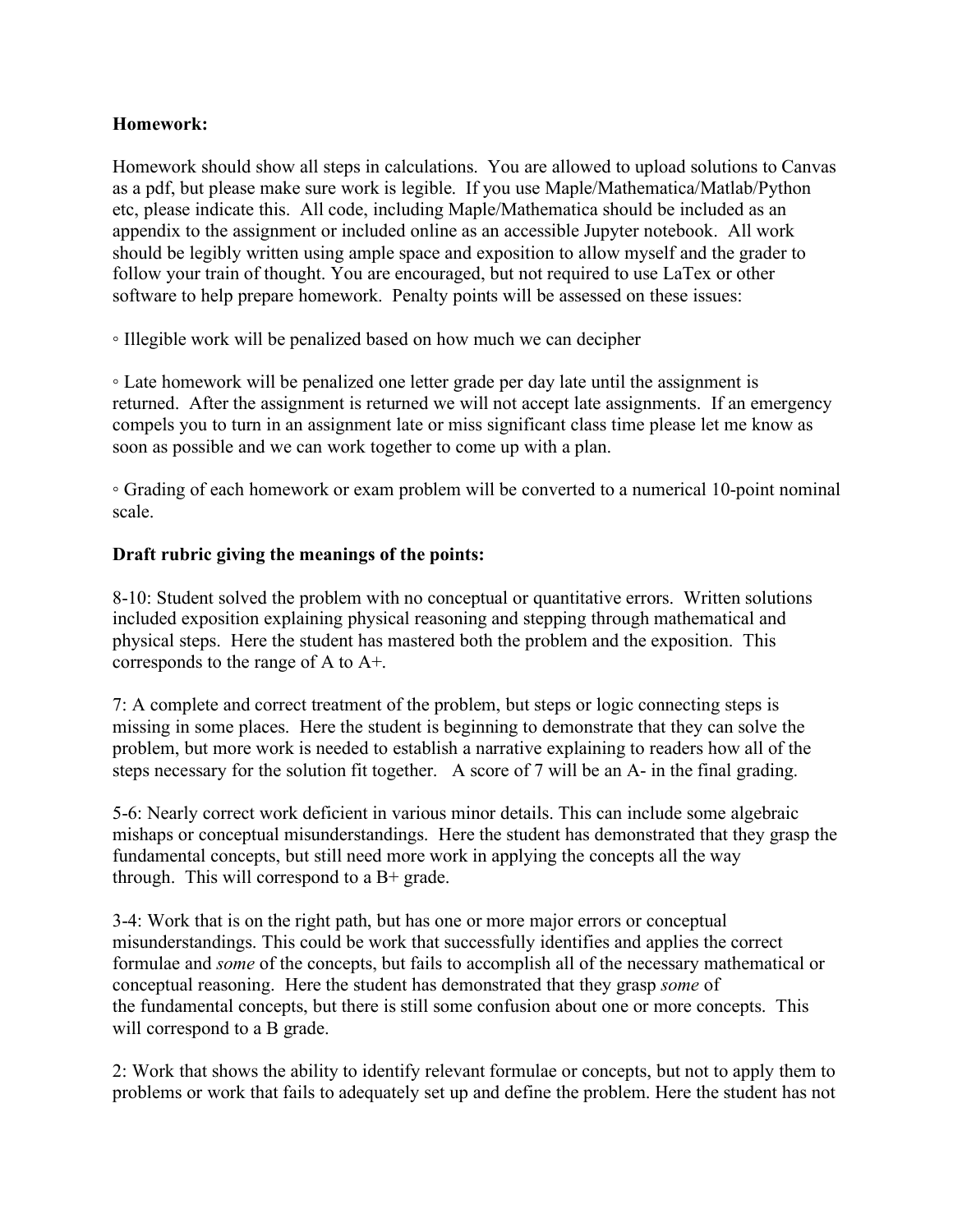demonstrated that they fully grasp the fundamental concepts or cannot translate the concepts to the problem being assessed. More practice is needed to ensure students can both appreciate the concepts and apply the concepts. This will correspond to a B- or lower grade in the final grading.

1: Work that shows an absence of understanding of relevant concepts. Here the student has some serious misconceptions or gaps in knowledge that are preventing them from successful completing problems. This might indicate gaps in prior preparation that we need to urgently address so that the student can be successful. This will correspond to a C+

0: No work or plagiarized work. This indicates that the student has made little or no effort to solve the problems. Suspicion of plagiarism will be reported to academic integrity council.

Grades are meant to provide you with an assessment of how well you understand the problem and to point out weaknesses or deficiencies. Don't be alarmed if your grade on one or more homework assignments or exams is lower than you expected or hoped. Instead, setup an appointment to meet with me so that we can discuss ways to improve any weaknesses.

# **The rough outline of the class is:**

# **Part 1: Fundamentals**

A. Mechanics of particles and conservation laws

- Lagrangian and Newtonian mechanics of particles and conservation laws

 - Introduction to the mechanics of continuous materials: Lagrangian and Eulerian coordinates, labels and mass conservation

- Equations of motion for ideal and perfect fluids

B. - Connection between statistical mechanics of particles and fluid mechanics (review of distribution functions)

- The equations of ideal and perfect fluids derived by averaging the behavior of many particles
- A brief review of equilibrium and non-equilibrium statistical mechanics
- Viscosity for an ideal gas computed using a simple thought experiment
- C. Scalars, Vectors and Tensors
	- Geometric interpretation of scalars, vectors and tensors
	- How to think about (and transform) vectors and tensors
	- Equations of motion deduced a third time, this time just using integrals over volume

# **Part 2: Dimensional Analysis and Similarity**

- A. How to apply dimensional analysis and why it is useful
	- Dimensional analysis and the fine art of not solving differential equations
	- How to estimate the magnitude of terms in an equation
	- How to make systematic approximations by discarding small terms
- B. Application of dimensional analysis to the equations of fluid motion - Reynolds number and Prandlt Number